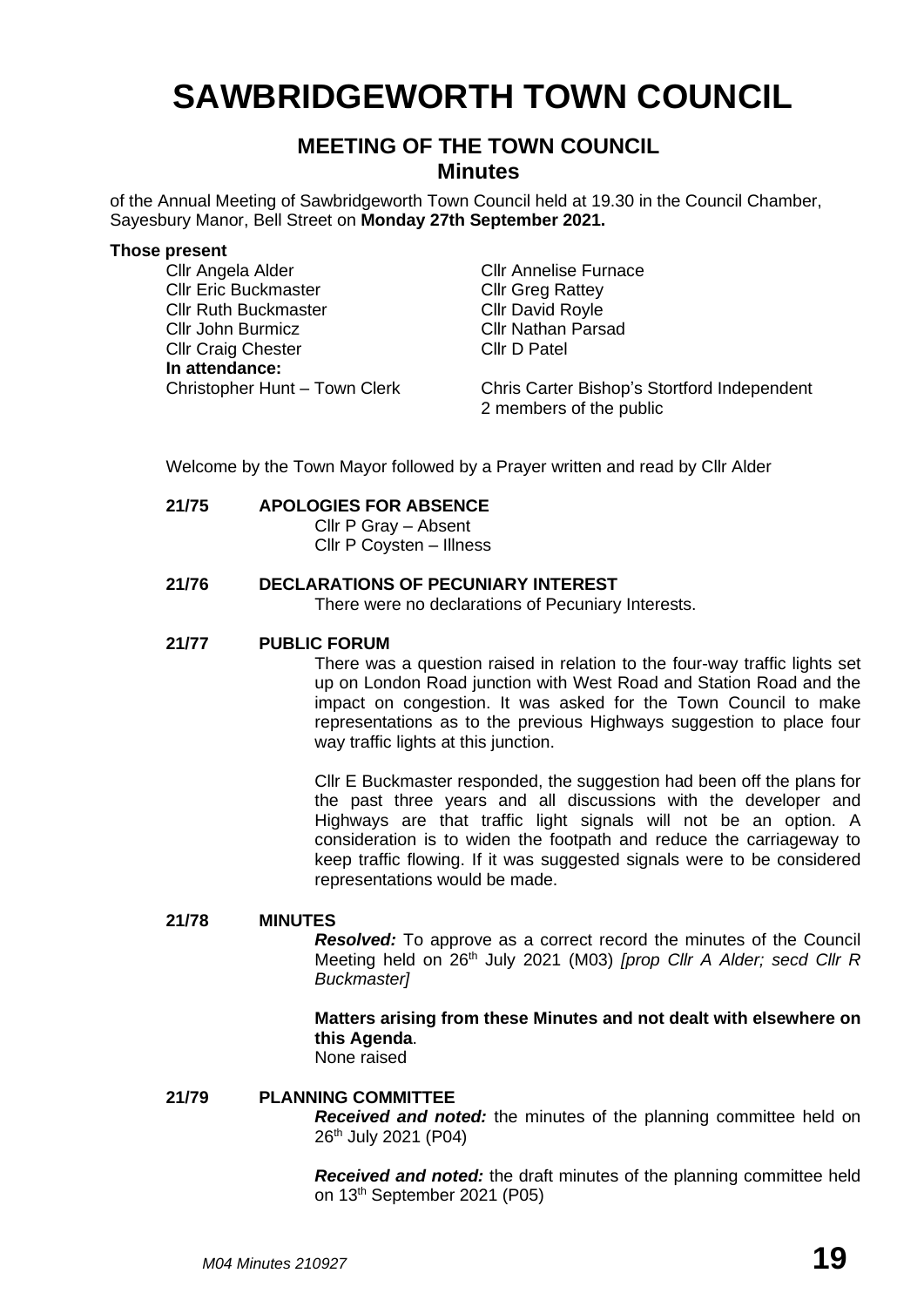#### **21/80 FINANCE AND POLICY COMMITTEE**

**Received and noted:** the minutes of the Finance and Policy committee held on 13<sup>th</sup> September 2021 (F02)

#### **21/81 ED &STAP COMMITTEE**

**Received and noted**: the minutes of the ED and STAP committee held on 13th September 2021 (E02)

# **21/82 ECO AUDIT WORKING PARTY**

**Received and noted**: the minutes of the Eco Audit working Party committee held on 7th September 2021

#### **21/83 MAYOR'S CORRESPONDENCE/COMMUNICATIONS**

To receive new Mayor's appointments and communications:

Cllr G Rattey read from a letter received from Balmoral Castle thanking Joanne Sargant for arranging the book of condolence on the death of The Duke of Edinburgh.

Cllr G Rattey updated on his recent work this consisted of racism and the BAME community, landlord meetings which has led to meeting almost all of them, traders with fantastic feedback and further meetings planned on the 1<sup>st</sup> November. He has opened a shop and a further two to follow and has an article published in the Flyer. Attendance was made at Bishops Stortford first Pride event with the Bishops Stortford Town Mayor. Presentations have been made to Fawbert and Barnard and Reedings School which he really enjoyed due to the questions from the children, and highlighted the Mayors Civic Service, thanking Father Simon which had an equality and Human Rights theme running throughout.

#### **21/84 REPRESENTATIVES REPORTS**

*Received and noted:* Representatives reports from:

o County Councillor E Buckmaster added:

Having attended the Borough of Broxbourne whereby two new bridges were named after two people in the community who had completed lots of work during the Covid Pandemic. Salt had been ordered for the winter which the Clerk confirmed he had placed an order. Sheering Mill no entry public engagement has shown a majority are in favour of the restriction. Fairway double yellow lines have received objections which are moving towards a resolution. Work continues with WSP for the 20mph signage and the School Lane public engagement has returned allowing this to be progressed.

Cllr Buckmaster will be putting into his budget speed and volume surveys in the North and West side of the town to assess if speed reduction can be applied for.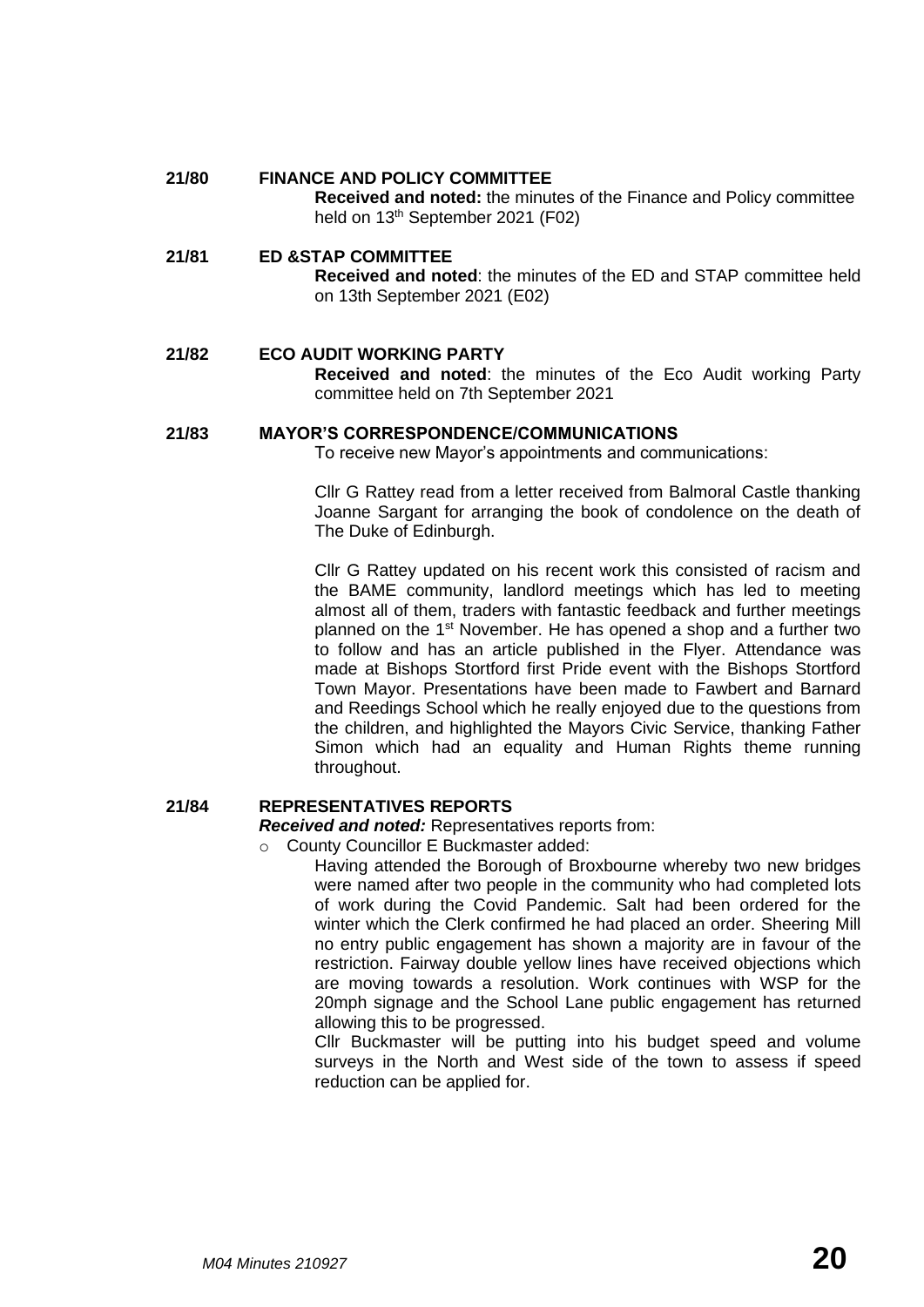- o Questions to the County Councillor:
	- Cllr Alder with regards to double yellow lines at Bullfields junction with Walnut Tree Crescent
	- Cllr E Buckmaster responded that this was being looked into but may have a detrimental effect for the wider community living nearby.
	- Cllr Royle asked if as a Council have considerations been made for the planting of trees for the Queens Jubilee
	- Cllr R Buckmaster responded that this was being planned as part of the Town Green Project
	- Cllr E Buckmaster added that County funds were available for the tree planting for the Queens Green Canopy
	- County Councillor E Buckmaster additionally added
		- West Road traffic management was highlighted with poor signage, several visits including with the Police and incidents were clearly occurring regularly. This was reported County Network Management who did not renew the licence and a future meeting with agency's and the developer with safety in the forefront of all actions. Taylor Wimpy confirmed that a meeting with Cadence Traffic Management will happen this week.
	- Questions to the County Councillor:
		- Cllr Royle asked if issues were continuing at School time
		- Cllr E Buckmaster responded that he wasn't aware of any but felt marshals were key to the situation.
		- Cllr Patel raised concerns at the number of extra vehicles the development would bring and the traffic flow.
		- Cllr E Buckmaster responded that exploring a 20 mph scheme and parked cars to reduce speed will help and encouraging walking to school are all areas that will need to be looked in to.
	- County Councillor E Buckmaster additionally added
		- Gilston development river crossings applications will be in November and the villages in the new year due to Section 106 money discussions and the housing infrastructure grant for the river crossings. District members were in attendance at the meetings for the river crossings, Cllr E Buckmaster has also attended planning meetings for villages 1 to 6 and landscaping master planning for the whole site.
	- Questions to the County Councillor:
		- Cllr Burmicz highlighted the need for infrastructure on new developments to be put into place first as he was concerned over the developments in the town.
		- Cllr Chester raised the need for being part of the consultation for the river crossing.
		- Cllr E Buckmaster stated he will be sitting on these meetings and can update members.
		- Cllr Furnace asked about 106 monies for the Sawb4
		- Cllr E Buckmaster stated that this had been signed but not sealed and is nearly there.
		- Cllr Furnace asked re fly tipping money from the PCC
		- Cllr E Buckmaster stated this was ideally for farmers with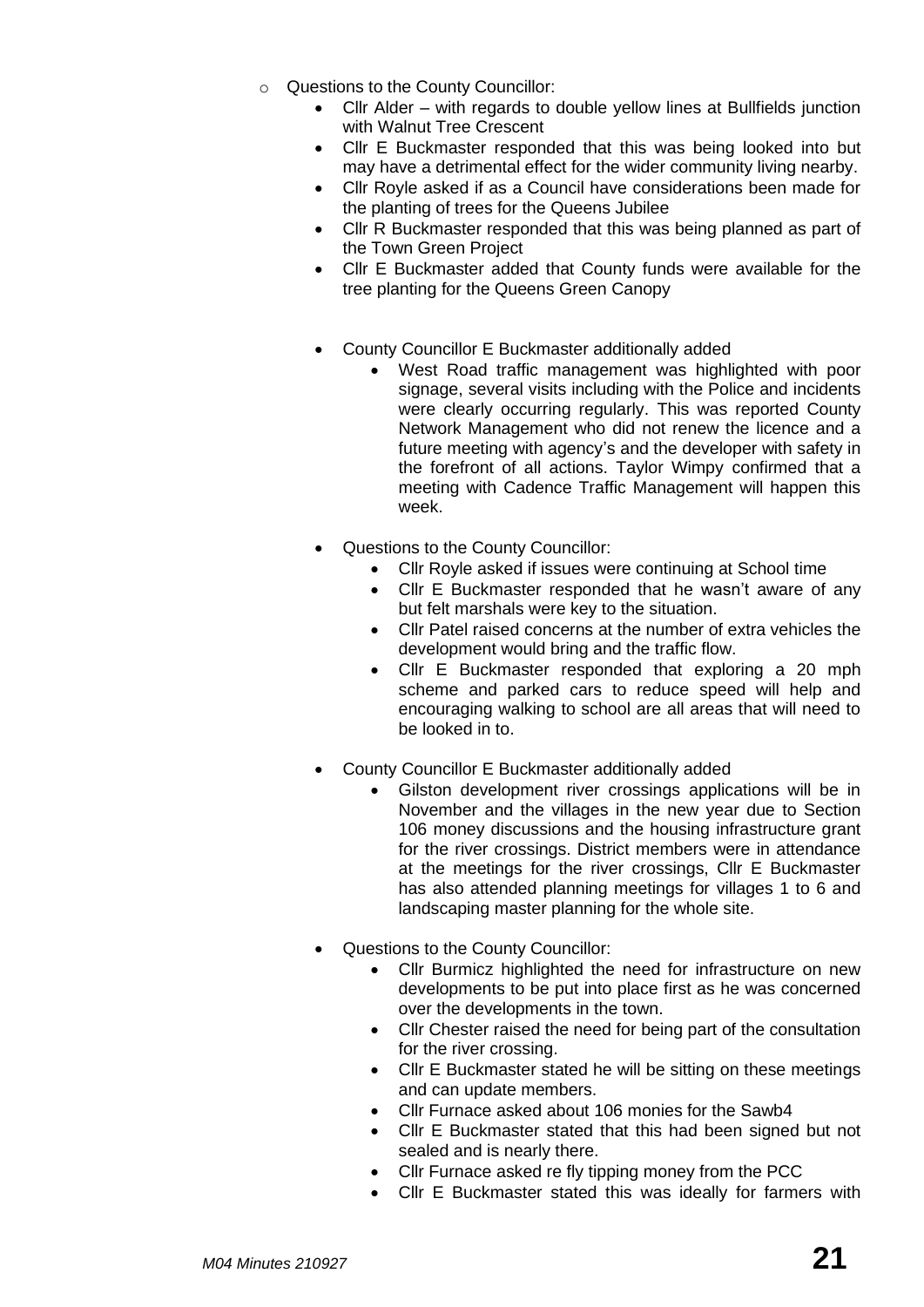larger types of fly tipping.

- Cllr Furnace raised the point of the Bridges in Broxbourne being named after living people and the process for street naming being different.
- o District Councillor Cllr A Alder no further information to report.
- o District Councillor Cllr R Buckmaster no further information to report.
	- Cllr R Buckmaster updated on the designs of the Gilston River Crossings.
	- May have disruption to the rubbish collections due to fuel shortages
	- Cllr E Buckmaster reassured members that there was a large supply of fuel available at an alternative location.
- o District Councillor Cllr J Burmicz no further information to report.
- o Hertfordshire Police Report
	- The local policing priority had changed to reducing drug use and ASB at Vantorts Park. Partnership work with EHDC for residents about effective ways to report matters to the police at the right time allowing the promptest response. There are plans to relocate a couple of benches and to increase the number of bins around the table tennis facility to reduce littering.
	- Mini Police is due to start again after October half term, being run by PCSO's Amanda and Paul, at Spellbrook School initially.
	- Two PC's and four PCSOs will be attending the Christmas event on 27th November.
	- The AIM team (Support for Younger community) are doing some proactive work with Leventhorpe School and a few individuals in the town which we are hopeful will reduce some of the low level ASB we are seeing.
	- There is no increase in volume crime, in comparison to previous years no spike in ASB over the summer months.
	- Re the incident at Budgens, a full investigation is underway by Hertford LCU, the local team have had a busy day covering possible entrance and exit routes to the town, doing leaflet drops and extensive CCTV enquiries.
	- Several partnership meetings are planned, including ASB at Pishiobury Park and how to make the area less attractive for groups to congregate.
	- E-Scooter education signage which will be displayed at hotspots around the town in the coming weeks.
- o Other Representatives
	- Cllr D Royle:
		- Updates on footpaths work has begun footpath 26 from Springhall Lane to Pishiobury but delayed due to discussion with Natural England over proposed surfacing. Path 17 is completed, and work has started on paths 21, 22, 23.
		- Cllr R Buckmaster:
			- Remind members its apple day at the orchard this Saturday.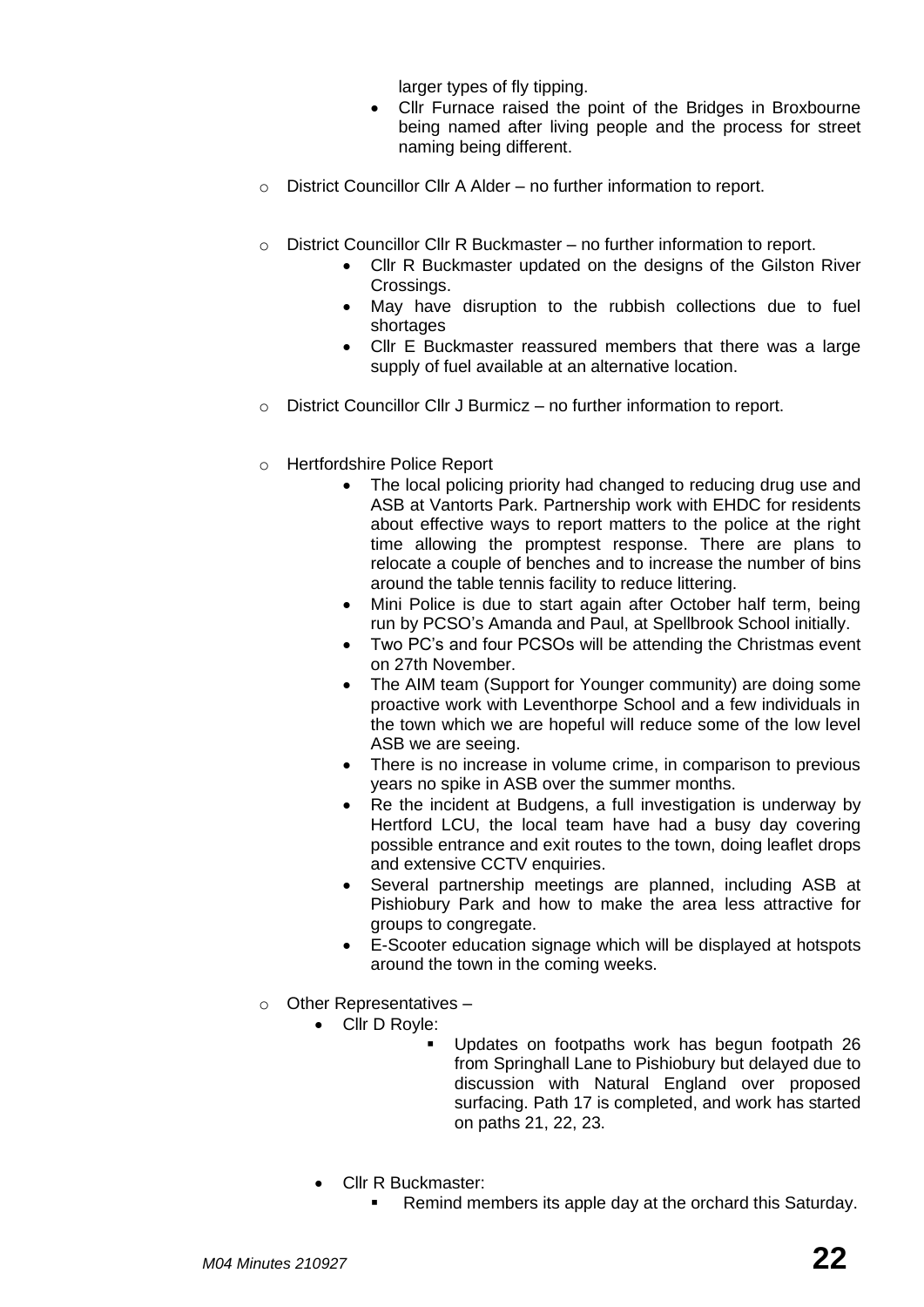- Cllr Furnace:
	- Thank you for those attending
	- Canals and River trust have been met with and local tow paths that need repair highlighted

# **21/85 TOWN CLERKS REPORT**

- Annual Governance and Accounting Review (AGAR), Year-end accounts return has been received and signed off and displayed on the website
- Electric Vehicle Points / ECO Issues, Cabling has been put in place and contractors ready to fit and waiting for instruction to complete by EHDC
- Town Green Working Party, work continues with Cllr R Buckmaster and the Towns Project Manager, a site meeting has been held and the project is gaining momentum.
- Training, FOI training and the CiLCA course started. All councillors reminded on the use of Council emails as personal emails and WhatsApp groups etc form part of any FOI request.
- Media, the first report for the Sawbridgeworth Flyer has been completed, 'Clerks Corner', to be published in the November issue and a regular spot has been agreed for project promotion that Councillors are working on. Local reporter Chris Carter has run an article on the appointment as Clerk.

# **21/86 TOWN PROJECT MANAGERS REPORT**

- Application fees for trees at the cemetery are increasing
- The remembrance Sunday event will return to its normal structure as pre Covid restrictions
- Preparation for the Christmas Lights/Fayre  $27<sup>th</sup>$  November date are now progressing, no exact light switch on, stage or grotto to avoid queues.
- Other projects; Eco audit, EV charging points and Town Green Working Party
- Questions, Cllr Royle asked if the market was taking place this year. The Town Clerk responded with the fact that planning for the markets return was underway.

# **21/87 DEPOSIT & CONSULTATION DOCUMENTS**

There were no Documents for Noting and Consultation

**21/88 FINANCIAL REPORT**

*Noted:* The current Financial Report

**21/89 ACCOUNTS FOR PAYMENT**

*Noted and Approved:* Accounts for payment

# **21/90 ITEMS FOR FUTURE AGENDAS**

There were no items for future agendas

Meeting ended at 20.16 hrs

Prayer by Cllr Alder